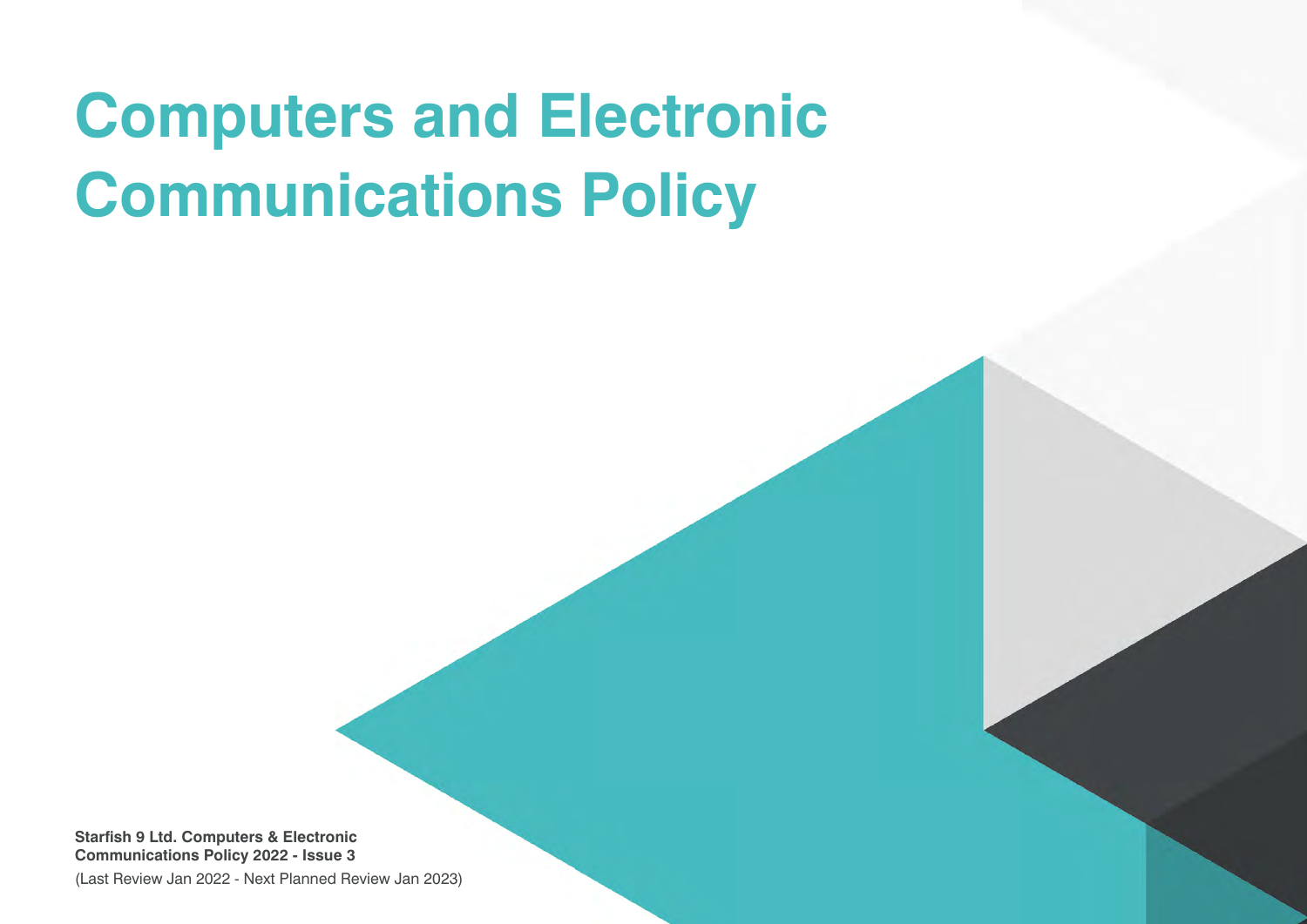# **Computers and Electronic Communications**

# **What this policy covers**

This policy applies to employees, workers and contractors.

This policy sets out the Company's guidelines on access to and the use of the Company's computers and on electronic communications. It sets out the action which will be taken when breaches of the guidelines occur.

You are only permitted to use the Company's computer systems in accordance with the Company's Data Protection, Bring Your Own Device to Work, and Monitoring Policies and the following guidelines.

## **Your responsibilities**

The Company's computer systems and software and their contents belong to the Company and they are intended for business purposes only. You are not permitted to use the Company's systems for personal use, unless authorised by your manager.

You are not permitted to download or install anything from external sources unless you have express authorisation from your manager.

No device or equipment should be attached to the Company's systems without prior approval of your manager.

The Company has the right to monitor and access all aspects of its systems, including data that is stored on the Company's computer systems as notified to you in the Company's Privacy Notice and in compliance with data protection laws.

#### **System security**

You must only log on to the Company's computer systems using your own password which must be kept secret. You should select a password that is not easily broken (e.g. not your surname).

You are not permitted to use another person's password to log on to the computer system, whether or not you have their permission. If you log on to the computer using another person's password, you may be liable to disciplinary action up to and including summary dismissal for gross misconduct. If you disclose your password to another person, you may also be liable to disciplinary action.

To safeguard the Company's computer systems from viruses, you should take care when opening documents or communications from unknown origins. Attachments may be blocked if they are deemed to be potentially harmful to the Company's systems.

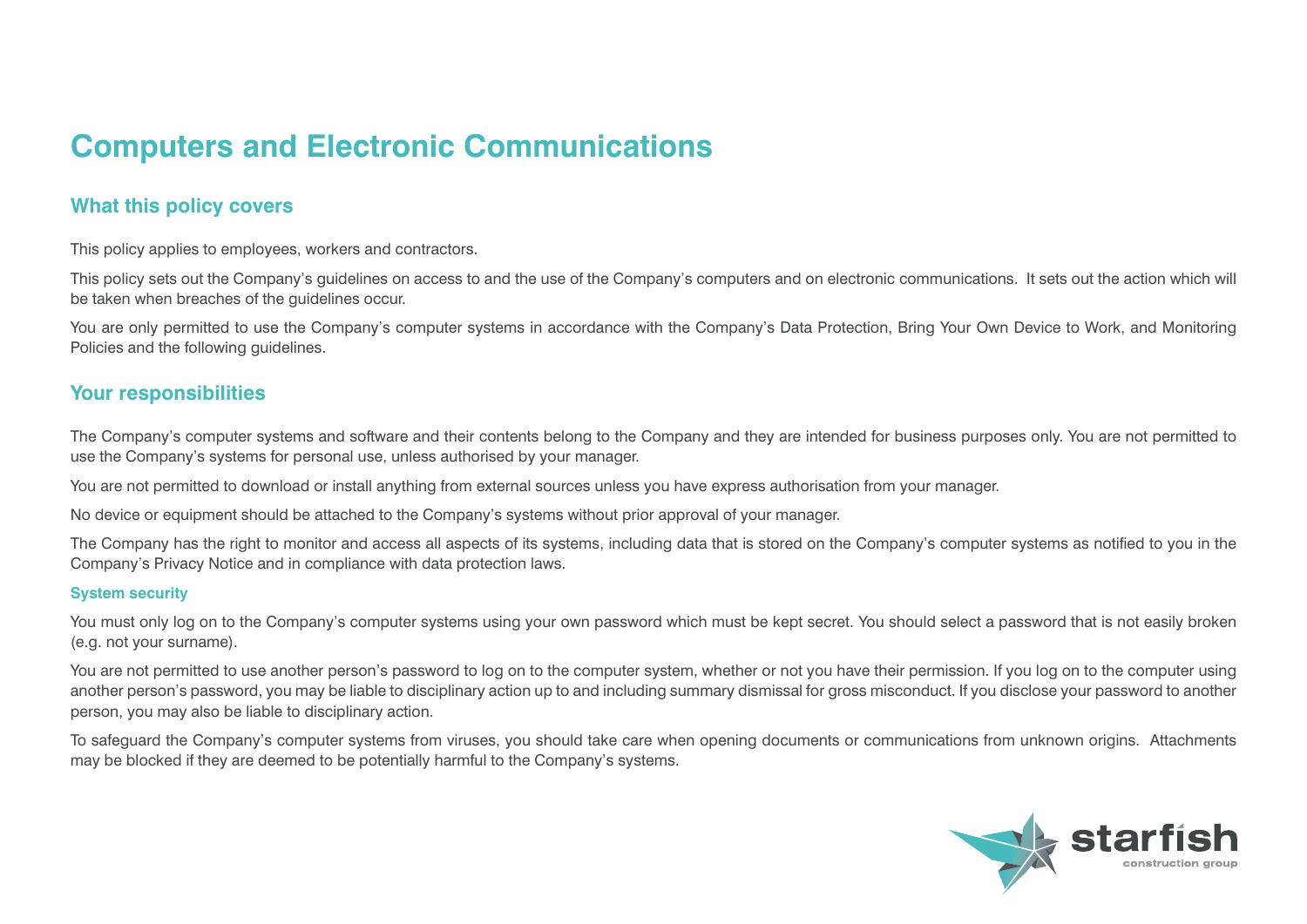All information, documents, and data created, saved or maintained on the Company's computer system remains at all times the property of the Company.

#### **Processing personal data**

You may have access to the personal data of other individuals and of our customers and clients that is being processed within the Company's computer systems in the course of your employment. Where this is the case, the Company relies on you to help meet its data protection obligations to staff and to customers and clients.

If you have access to personal data, you are required:

- To access only data that you have authority to access and only for authorised purposes;
- Not to disclose data except to individuals (whether inside or outside the company) who have appropriate authorisation;
- To keep data secure by complying with rules on access to premises, access to computers including password protection and secure file storage and destruction;
- Not to remove personal data, or devices containing or that can be used to access personal data, from the company's premises without adopting appropriate security measures (such as encryption or password protection) to secure the data and the device; and
- Not to store personal data on local drives or on personal devices that are used for business purposes.

Failure to observe these requirements may amount to a disciplinary offence which will be dealt with under the Company's disciplinary procedure. Significant or deliberate breaches of this policy, such as accessing employee, customer or client data without authorisation or a legitimate reason to do so, may constitute gross misconduct and could lead to your dismissal without notice.

#### **Use of e-mail**

Where the Company's computer systems contain an e-mail facility, you should use that e-mail system for business purposes only.

E-mails should be written in accordance with the standards of any other form of written communication and the content and language used in the message must be consistent with best practice. Messages should be concise and directed to relevant individuals on a need to know basis.

You should take care when opening e-mails from unknown external sources. Attachments to e-mails may be blocked if they are deemed to be potentially harmful to the Company's systems.

E-mails can be the subject of legal action (for example, claims of defamation, breach of confidentiality or breach of contract) against both the person who sent them or the Company. As e-mail messages may be disclosed to any person mentioned in them, you must always ensure that the content of the e-mail is appropriate.

Abusive, obscene, discriminatory, harassing, derogatory or defamatory e-mails must never be sent to anyone. If you do so, you may be liable to disciplinary action up to and including dismissal without notice.

#### **Internet access**

You are required to limit your use of the internet to sites and searches appropriate to your job. The Company may monitor all internet use by everyone using the Company's system

You are expressly forbidden from accessing web pages or files downloaded from the internet that could in any way be regarded as illegal, offensive, in bad taste or immoral.